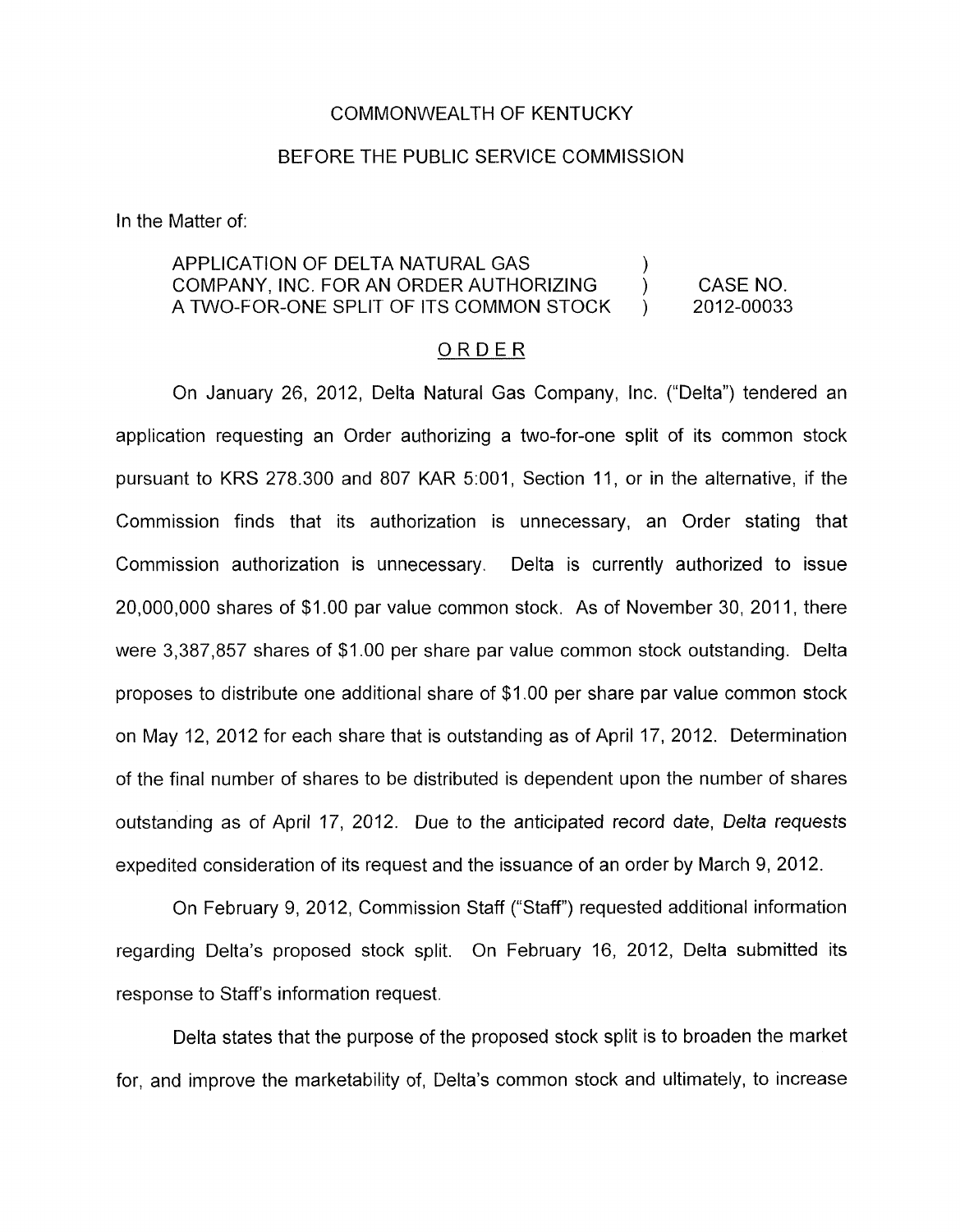the number of shareholders. The proposed split will not change the aggregate value of the outstanding common stock or generate additional proceeds for Delta; nor will Delta's obligations increase. Delta estimates the total cost of the stock split transaction to be \$79,500 with the costs recorded as operating expenses as incurred.<sup>1</sup>

Delta notes in its application that in Case No.  $93-453$ , the Commission found, in the case of a virtually identical stock split, that Equitable Resources, Inc. did not require Commission authorization pursuant to KRS 278.300. However, KRS 278.300( 1) states:

> No utility shall issue any securities or evidences of indebtedness, or assume any obligation or liability in respect to the securities or evidences of indebtedness of any other person until it has been authorized to do so by order of the commission.

When a stock split occurs, additional shares of stock, a form of securities, are issued. Therefore, the Commission finds that an issuance of additional shares of stock, such as that proposed by Delta, requires that Commission approval be sought and obtained prior to such issuance.

The Commission, having considered the evidence of record and being otherwise sufficiently advised, finds that the two-for-one stock split set forth in Delta's application is for lawful objects within the corporate purposes of Delta, is necessary and appropriate for and consistent with the proper performance by Delta of its service to the public and will not impair its ability to perform that service, and is reasonably necessary and appropriate for such purposes.

 $<sup>1</sup>$  Delta's response to Commission Staff's First Request for Information, Items 1</sup> and 2.

 $2$  Case No. 92-453, Application of Equitable Resources, Inc. for an Order Authorizing the Three-For-Two Split of Its Common Stock **(Ky.** PSC Dec. 7, 1992).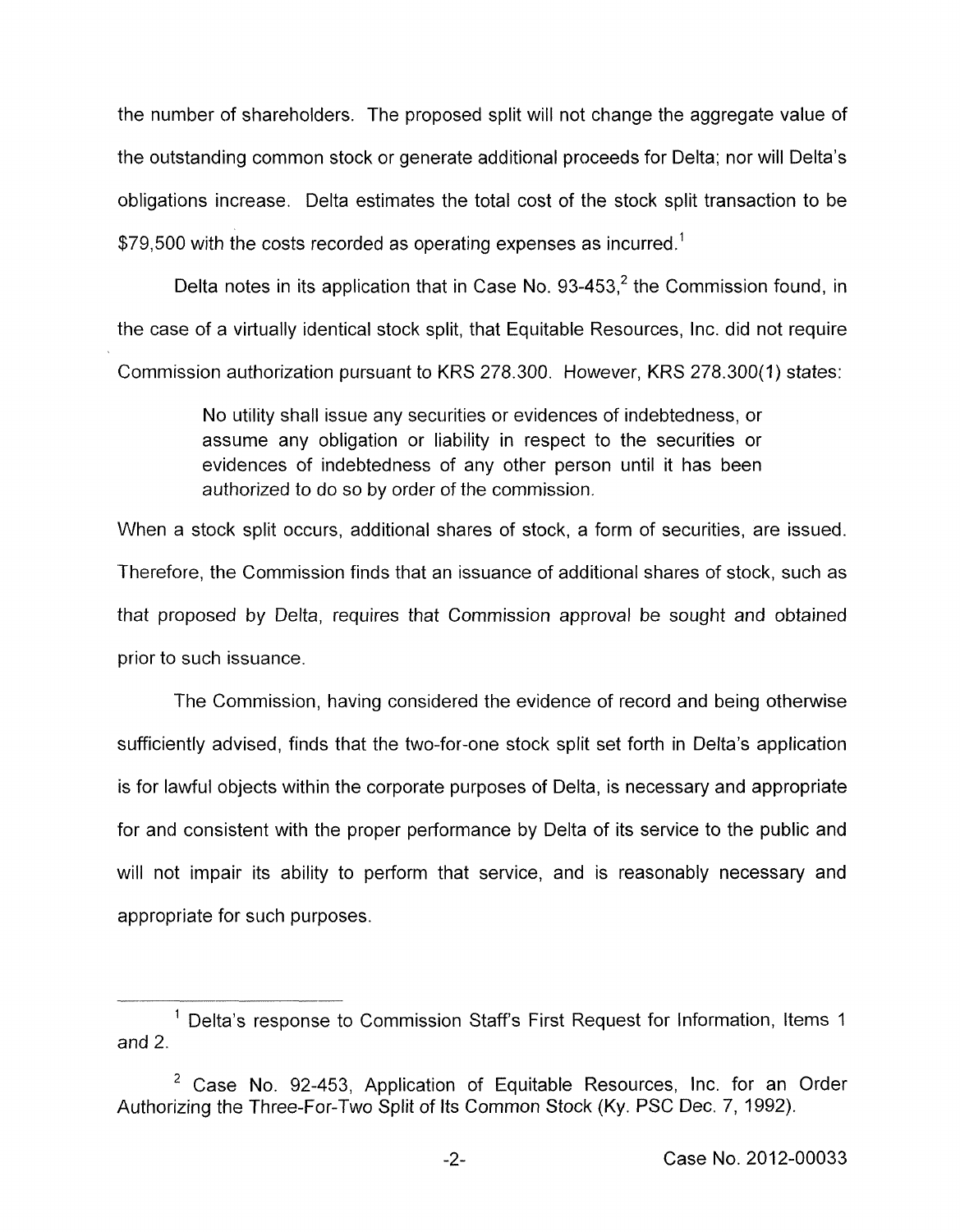IT IS THEREFORE ORDERED that:

1. Delta is authorized to distribute one additional share of common stock for each share of common stock outstanding to effect a two-for-one stock split, effective May 1, 2012 for shareholders of record April 17, 2012.

2. Delta shall, within 30 days of the date of issuance, file with the Commission a statement setting forth the date of issuance of the securities authorized herein, the number of common shares outstanding on the record date of April 17, 2012, the number of common shares outstanding on May 1, 2012 subsequent to the two-forone split, and all fees and expenses, including underwriting discounts or commissions or other compensation, involved in the issuance and distribution of the common shares.

By the Commission



Case No. 2012-00033